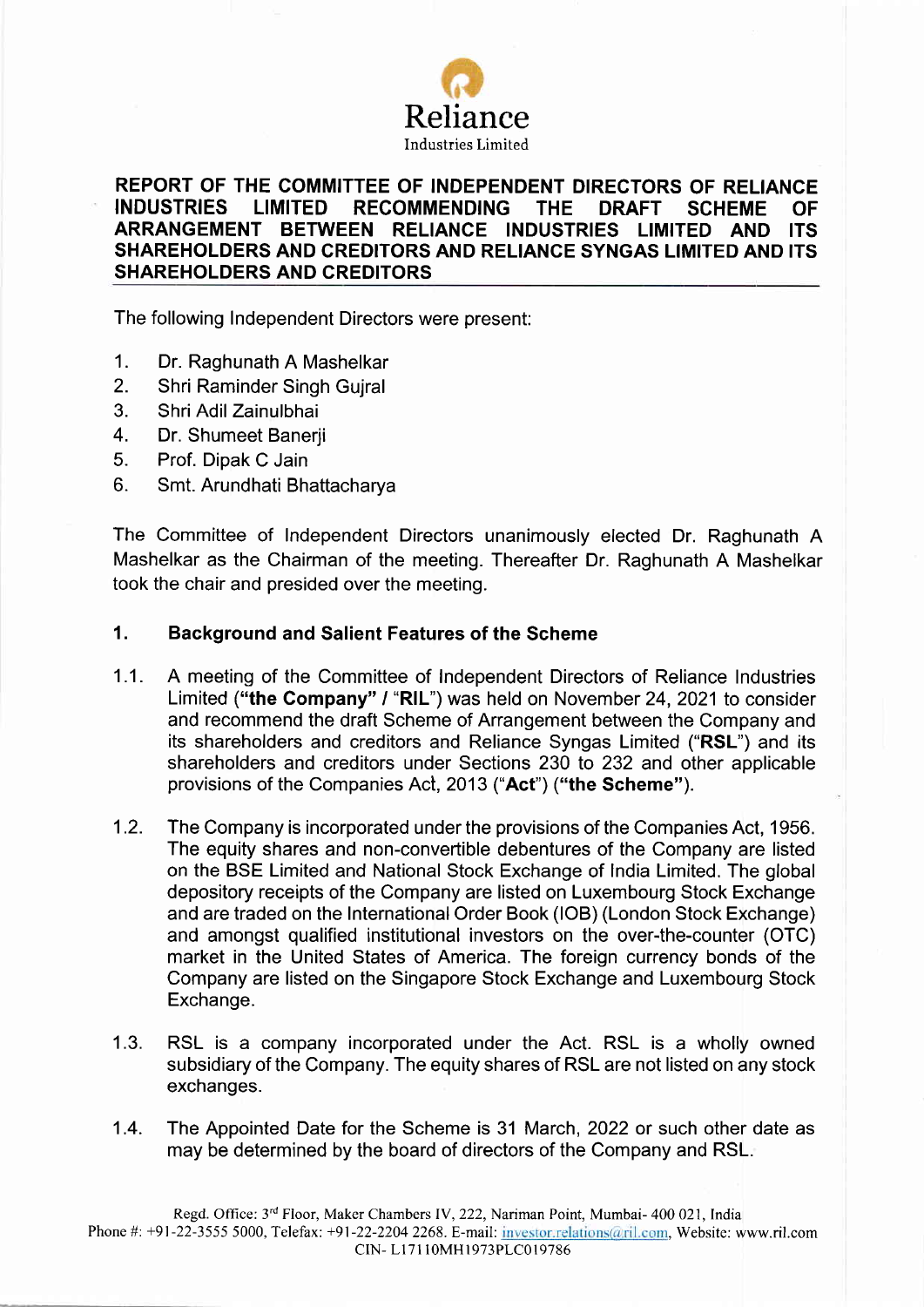

- 1.5. The Committee of Independent Directors noted that the Scheme, *inter alia*, provides for transfer and vesting of Gasification Undertaking (as defined in the Scheme) from the Company as a going concern on Slump Sale (as defined in the Scheme) basis to RSL for a lump sum consideration equal to the carrying value of Gasification Undertaking, calculated as the difference between the book value of assets and the book value of liabilities of Gasification Undertaking transferred as appearing in the books of the Company as on the Appointed Date.
- 1.6. This report of Committee of Independent Directors is made in order to comply with the requirements of the Securities and Exchange Board of India (SEBI) (Listing Obligations and Disclosure Requirements) Regulations,2015 ("Listing Regulations") and SEBI Master Circular number SEBI/HO/CFD/DIL1/CIR/P/2021/0000000665 dated November 23, 2021 ('SEBI Master Gircular"), including amendments thereto.
- 1.7. The following documents were placed before the Committee of lndependent Directors of the Company:
	- (a) Draft Scheme, duly initialed by the Company Secretary of the Company for the purpose of identification;
	- (b) Draft certificate of M/s. D T S & Associates LLP, the Statutory Auditors of the Company, confirming the accounting treatment prescribed in the Scheme; and
	- (c) Draft certificate of M/s. D T S & Associates LLP, the Statutory Auditors of the Company, confirming that approval of majority of public shareholders is not required in terms of Part  $I(A)(10)(b)$  of SEBI Master Circular.
- 1.8. lt was noted that there will be no change in the shareholding of the Company and RSL pursuant to the Scheme and hence there is no requirement for obtaining a valuation report and fairness opinion in terms of the SEBI Master Circular.

## 2. Comments of the Gommittee of Independent Directors on the Scheme

2.1. Need for the arrangement and rationale of the Scheme:

The Committee of Independent Directors considered the following rationale of the Scheme:

(a) The Gasification Undertaking produces syngas to meel the energy requirements at Jamnagar as refinery off-gases which earlier served as fuel were repurposed into feedstock for the Refinery Off Gas Cracker (ROGC). This enables production of olefins at competitive capital and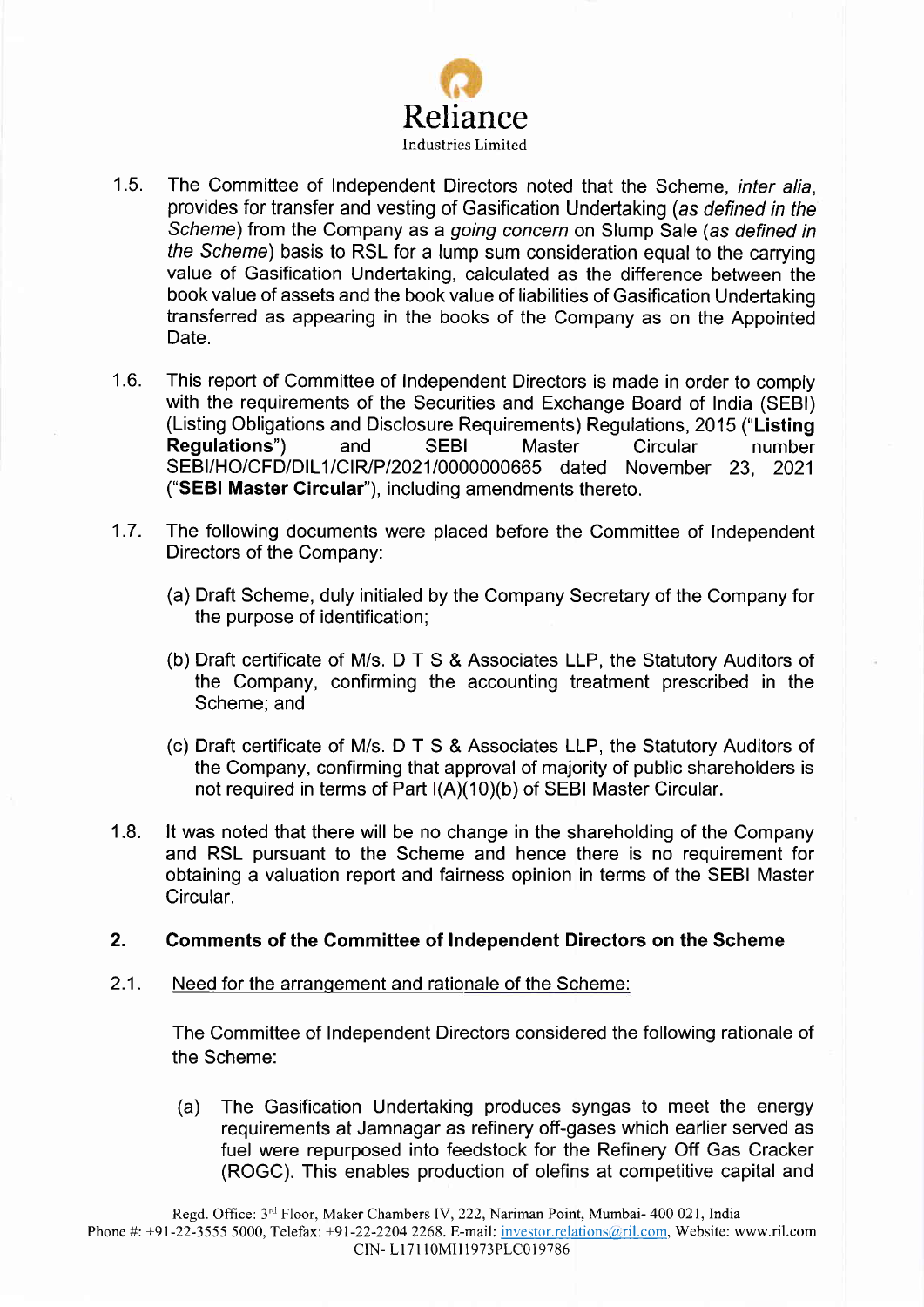

operating costs. Syngas as a fuel ensures reliability of supply and helps reduce volatility in the energy costs. Syngas is also used to produce hydrogen for consumption in the Jamnagar refinery.

- (b) RIL targets to have a portfolio which is fully re-cyclable, sustainable and net carbon zero. This will be achieved by transitioning to high value materials and chemicals with renewables as the source of meeting its energy requirements.
- (c) As RIL progressively transitions to renewables as its primary source of energy, more syngas will become available for upgradation to high value chemicals including C1 chemicals and hydrogen. Further, carbon dioxide released during the process of producing hydrogen is highly concentrated and easy to capture, substantially reducing the cost of carbon capture. Overall, these steps will help sharply reduce carbon footprint of Jamnagar complex.
- (d) India is a high growth market and is expected to continue to see a deficit of these high value chemicals in the foreseeable future. Repurposing the gasification assets will help use syngas as a reliable source of feedstock to produce these chemicals and cater to growing domestic demand, resulting in an attractive business opportunity. Further, as the hydrogen economy expands, RIL will be well positioned to be the first mover to establish a hydrogen ecosystem.
- (e) With optionality in applications for syngas, the nature of risk and returns associated with the Gasification Business will likely be distinct from those of the other businesses of RlL. This distinct business profile also provides the opportunity to potentially attract a different pool of investors and strategic partners for the Gasification Business and new materials and chemicals projects.

The Committee of Independent Directors noted that the Scheme is being proposed for transfer of Gasification Undertaking to RSL as a going concern on Slump Sale basis.

## 2.2. Svneroies of business of the companies involved in the Scheme:

The Committee of Independent Directors noted that the present Scheme does not involve any merger or demerger of the business of the Company. The Gasification Undertaking is proposed to be transferred to a wholly owned subsidiary of the Company as a going concern by way of slump sale and on implementation of the Scheme, the gasification business will be continued by Reliance Syngas Limited with existing synergies.